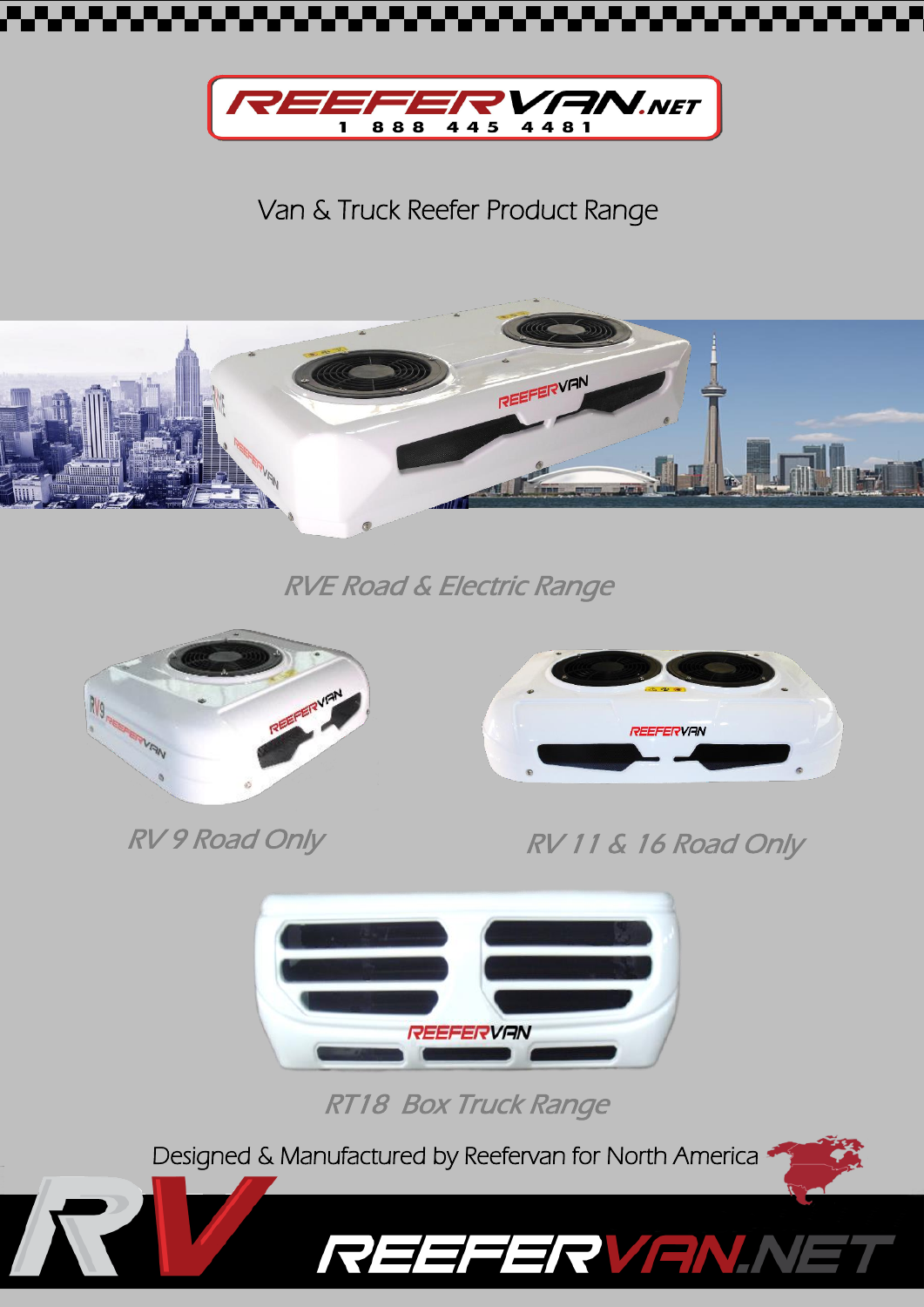# Product Specifications



## Reefer Range

A comprehensive reefer range designed with the demands of the North American reefer market in mind.

Reefervan products are available for small to large vans and trucks up to 18ft length.

Quality design, superior BTU cooling performance and industry tested durability are standard.

Together with Reefervans premium insulation products and after sales service network, Reefervan delivers a high-quality package at a very affordable price.



#### **Quality**

Reefervan products are designed and manufactured with over 35 years of industry and design expertise

Reefervan reefers are specifically designed for the extreme high and low climate temperature conditions across North America.

Reefervan only use the latest proven technology using industry OEM standard components that are readily available across North America, Danfoss, Valeo, SANDEN, Aeroquip and Copeland quality components.

Quality and reliability, you can rely on, inexpensive to service and maintain.

# RV, RT 9, 11, 16, 18,

### Standard Features

- Slim line evaporator coolers
- R134a Refrigerant
- Easy to install rapid install time
- Hot gas defrost system (Bypass)
- High capacity air flow fans
- Oil separator for longer compressor service life
- Simple operation cab command
	- Dual display <sup>0</sup>F or <sup>0</sup>C
- HP & LP gas protection switches
- Fan cycle pressure switch extends life of condenser fans
- Heavy duty Valeo TM compressor
- Designed to be "Tech Friendly" in mind any regular mechanical shop can service
- Compressor CPR regulation valve



RT 16 / 18 (E)



#### Easy to operate cab control

**Warranty** 

1 year parts and labor warranty, 2 year conditional warranty available. Contact Reefervan for full details

After Sales Service Reefervan service centers are located across North America Visit: [www.reefervan.net](http://www.reefervan.net/) for your nearest sales or service dealer

1-888-445-4481 sales@reefervan.net



RV 9 (E)

## Technical & Design Features

• RV Reefers can be installed to van or box body

Slim line low profile condensers & evaporators

.

- Streamline low profile design
- 110v, 208v to 230v 60Hz 1 or 3 Phase electric operation (Optional)
- SANDEN Copeland electric standby compressors (RTE)
- Electronic transformer Smooth DC power output, longer fan life
- "Tech-friendly" color coded wiring for easy installation & diagnostics – No need for complicated wiring diagrams, can be serviced easily by a regular mechanical AC shop
- No printed circuit board (PCB's) or expensive microprocessors, simple control system
- Danfoss gas valves and controls
- Cost effective replacement parts Lower servicing cost to end user customer
- "Easy Clip" hose and fittings
- High ambient compressor CPR regulation valves
- Large Multi flow, parallel condenser cooling coils for high ambient temperatures

RV 11 / 16 (E)

**Aeroguip Valeo** Copeland Quality OEM Components



Scroll Compressors





Copeland Hermetic